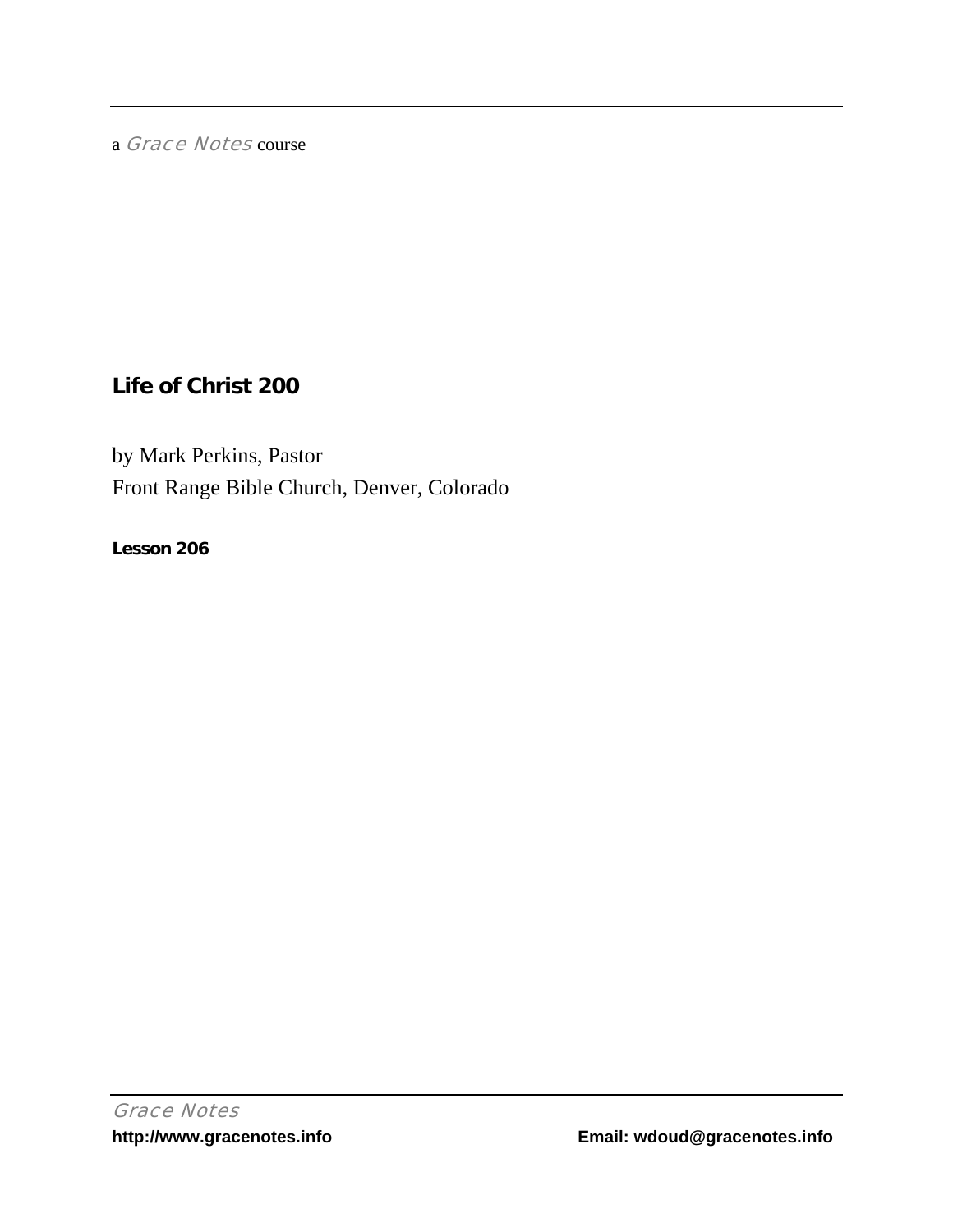## Life of Christ 206

## **Contents**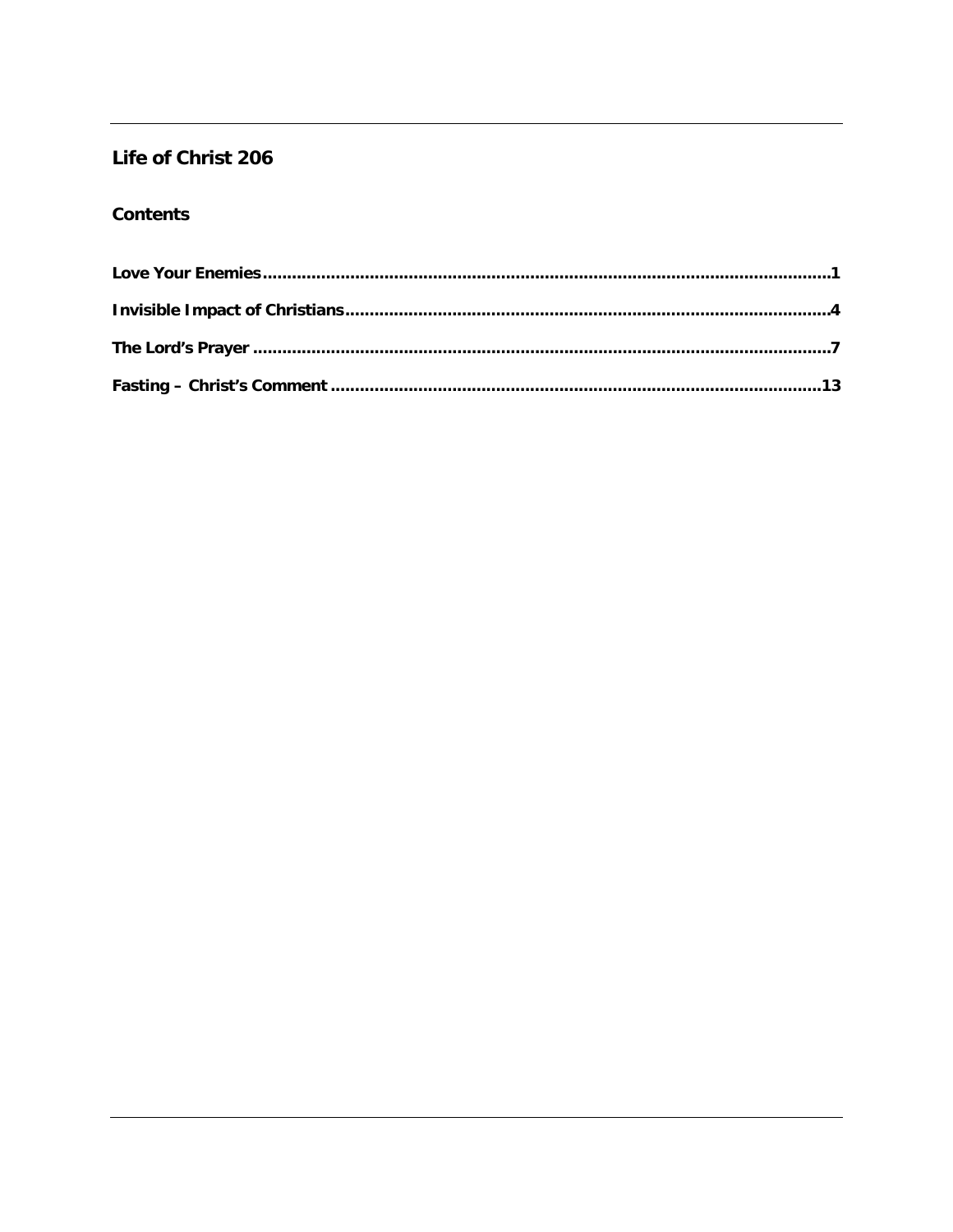### <span id="page-2-0"></span>**Love Your Enemies**

Matthew 5:43-48: "43 You heard that it was said, 'Love your neighbor' and, 'Hate your enemy'. 44 But I say to you, love your enemies and pray for those who persecute you, 45 so that you might become sons of your Father who is in heaven, because He rises His sun on the evil and the good and rains on the righteous and unrighteous. 46 For if you love the ones who love you, what reward do you have? Do not also the taxgatherers do the same? 47 And if you greet your brothers only, what greater thing do you do? Do not also the Gentiles do the same? 48 Therefore, you be mature as your Heavenly Father is mature."

Luke 6:27-30, 32-36: "27 But I say to you who hear, 'Love your enemies, do well to those who hate you, 28 bless those who curse you, pray for those who mistreat you. 29 to those who strike you on the cheek, offer also the other, and from the one who takes away your shirt, do not withhold also your tunic. 30 To everyone who asks of you give, and from the one who takes what is yours do not ask for it back. 32 And if you love the one who loves you, what kind of grace is to you? For the sinners also love those who love them. 33 And if you do good to those who do good to you, what kind of grace is to you? The sinners also do the same thing. 34 And if you lend to the ones from whom you hope to receive, what kind of grace? Sinners also lend to sinners to receive their share. 35 Yet love your enemies and do good and lend expecting nothing in return and your reward will be much, and you will be sons of the Most High; for He Himself is gracious to the kind and ungrateful. 36 Become merciful just as also your Father is merciful."

#### **Introduction**

The Luke passage paraphrases and intermingles some of the things that have already been mentioned by Matthew.

This is important: we now come to some personal applications of the Establishment Code for the Kingdom. Luke connects them back to some other things we have covered.

The principle to love your enemies is intertwined with the previous comments about self-defense.

Not only are you to leave your defense with the Lord, but you are also to offer aid and comfort to your enemy.

This is a part of the Establishment Code for the Kingdom, and is not meant for the church age; let me tell you why:

The command to love everyone with virtue love is a dispensational constant. To desire the best for all men is obviously true whenever and wherever you live.

The command to love your neighbor comes from Leviticus 19:17-18, "You shall not hate your fellow countryman in your heart; you may surely reprove your neighbor, but shall not incur sin because of him. You shall not take vengeance, nor bear any grudge against the sons of your people, but you shall love your neighbor as yourself; I am the Lord."

A neighbor would be anyone who is in one of your peripheries: at church, at home, at work, among friends.

The concept of neighbor does not extend far beyond the immediate periphery.

In reality, the English word 'neighbor' does not communicate the idea very well. The Hebrew word is RE'A, which is actually better translated as friend.

The command verb in the Hebrew is from AHAB, which denotes personal love. The virtue connotation is weaker than in HESED, but there may be something still there.

So you are to personally love your friends as you do yourself.

There is no doubt that this command from Leviticus has limits.

There is no specific command to hate your enemy. However, the Old Testament is full of passages that allow believers to "hate" their enemies.

David's imprecatory prayers in the Psalms clearly show that he desires for God to wipe out his enemies!

Psalm 54: "Save me, O God, by Thy name, and vindicate me by Thy power. Hear my prayer, O God; Give ear to the words of my mouth. For strangers have risen against me, and violent men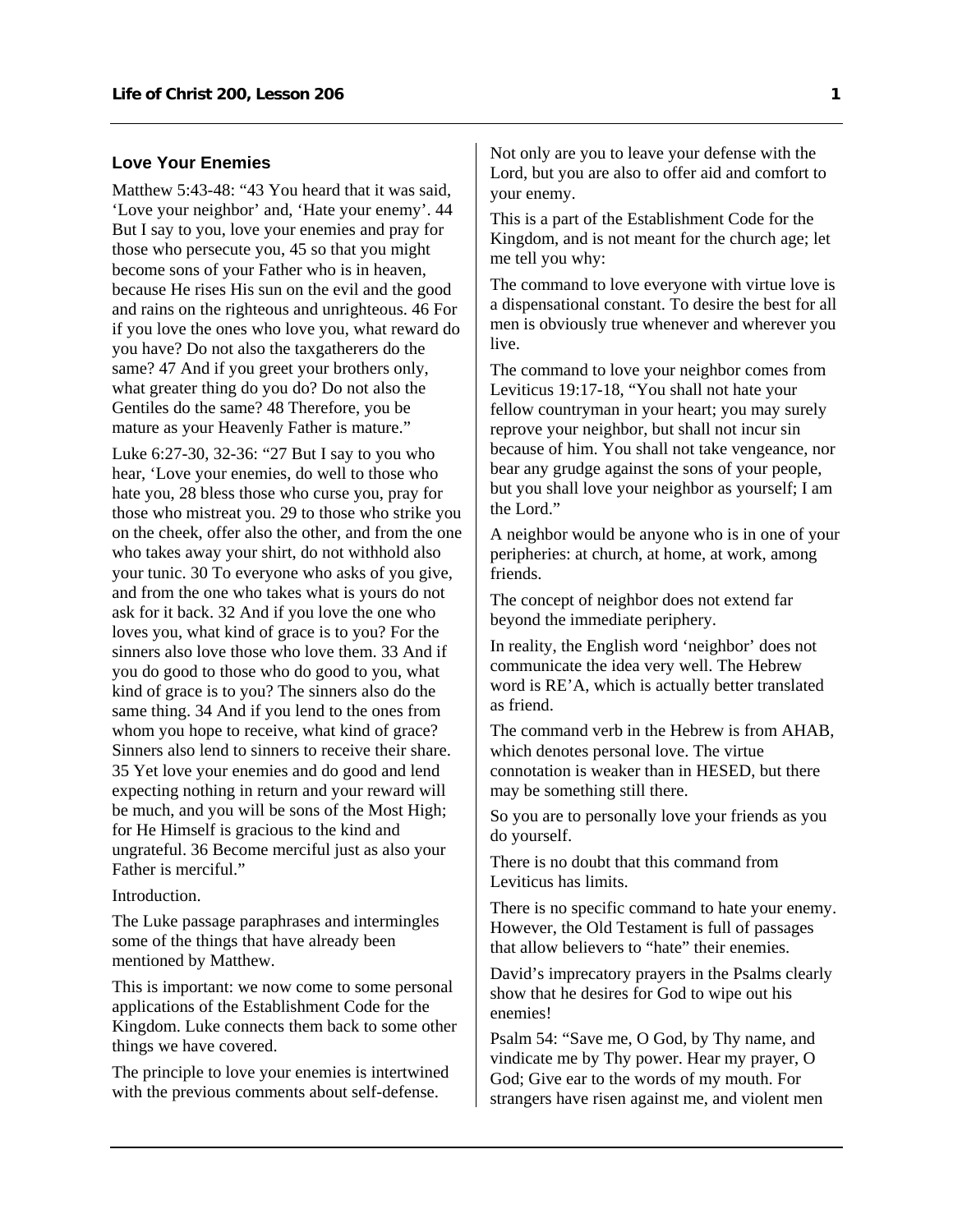have sought my life; they have no set God before them. Behold, God is my helper; the Lord is the sustainer of my soul. He will recompense the evil to my foes; destroy them in Thy faithfulness. Willingly I will sacrifice to Thee; I will give thanks to Thy name, O Lord, for it is good. For he has delivered me from all trouble; and my eye has looked with satisfaction upon my enemies."

In this Psalm, David wishes the worst upon his enemies.

Christ is not quoting when says 'hate your enemies', He is simply citing something that was a well-know Old Testament doctrine.

The Hebrew word is SANE', which means to hate. According to the Theological Wordbook of the Old Testament, vol. II, p.880, SANE' "...expresses an emotional attitude toward persons and things which are opposed, detested, despised and with which one wishes to have no contact or relationship. It is therefore the opposite of love. Whereas love draws and unites, hate separates and keeps distant. The hated and hating persons are considered foes or enemies and are considered odious, utterly unappealing."

The Greek translation is misoj, which has exactly the same connotation.

In fact, there is an Old Testament verse which is a command to provide logistics to your enemy, Proverbs 25:21-22, "If your enemy is hungry, give him food to eat; and if he is thirsty, give him water to drink; for you will heap burning coals on his head, and the Lord will reward you."

However, at the same time, on the battlefield you are authorized to take the life of your enemy. In that situation, you must go all the way in order to prevent your own demise.

The fact is, when you encounter your enemy on the battlefield, you wish the worse for him; you wish him to death.

When your enemy is in the field against you, you wish the worst for him - that he dies of disease before you ever face him; that his army retreats; that his nation surrenders.

In summary, 'hate your enemies' is the opposite of love, and is sometimes a necessity in the devil's world.

The content of this passage is for the millennium; anyone who declares himself an enemy of another during that time will be handled by the Lord. There is no reason for hatred when perfect and timely justice exists.

Hatred is an expression of self-defense. Not that you should ever hate anyone, or seek to make anyone your enemy. But what if someone decides to be your enemy in spite of your application of Romans 12:18, "If possible, so far as it depends on you, be at peace with all men."?

An enemy is someone who hates you; even someone who wants to destroy you. Listen again to Paul in Romans 12:14, "Bless those who persecute you; bless and curse not." and verse seventeen, "Never pay back evil for evil to anyone. Respect what is right in the sight of all men." And again in verse nineteen, "Never take your own revenge, beloved, but leave room for the wrath of God, for it is written, 'Vengeance is Mine, I will repay', says the Lord."

In fact let's take a longer look at this passage, since it is the only one in the New Testament with a command about our enemies: "9 Love is unhypocritical. While abhoring what is evil, clinging to the good, 10 in brotherly love, being devoted to one another, in honor, leading the way for one another, 11 in diligence, not lagging behind, being fervent in spirit, serving in the lord, 12 rejoicing in hope, persevering in tribulation, busily engaging in prayer; 13 contributing to the needs of the saints, pursuing hospitality [while doing all these things] 14 bless those who persecute you, bless and do not curse. 15 Rejoice with the rejoicing; cry with the crying. 16 While thinking the same about one another, not thinking haughtily but associating with the humble, do not become wise from yourselves. 17 While not repaying evil for evil, thinking what is good before all men, 18 if able from yourself, having peace with all men, 19 never taking your own revenge, beloved, but give a place for [divine] wrath, for it has been written, Vengeance is Mine, I will repay, says the Lord. 20 But If your enemy is hungry feed him; if thirsty, water him; for doing this you will heap burning coals of fire upon his head. 21 I do not conquer by means of evil, but you conquer evil by means of the good.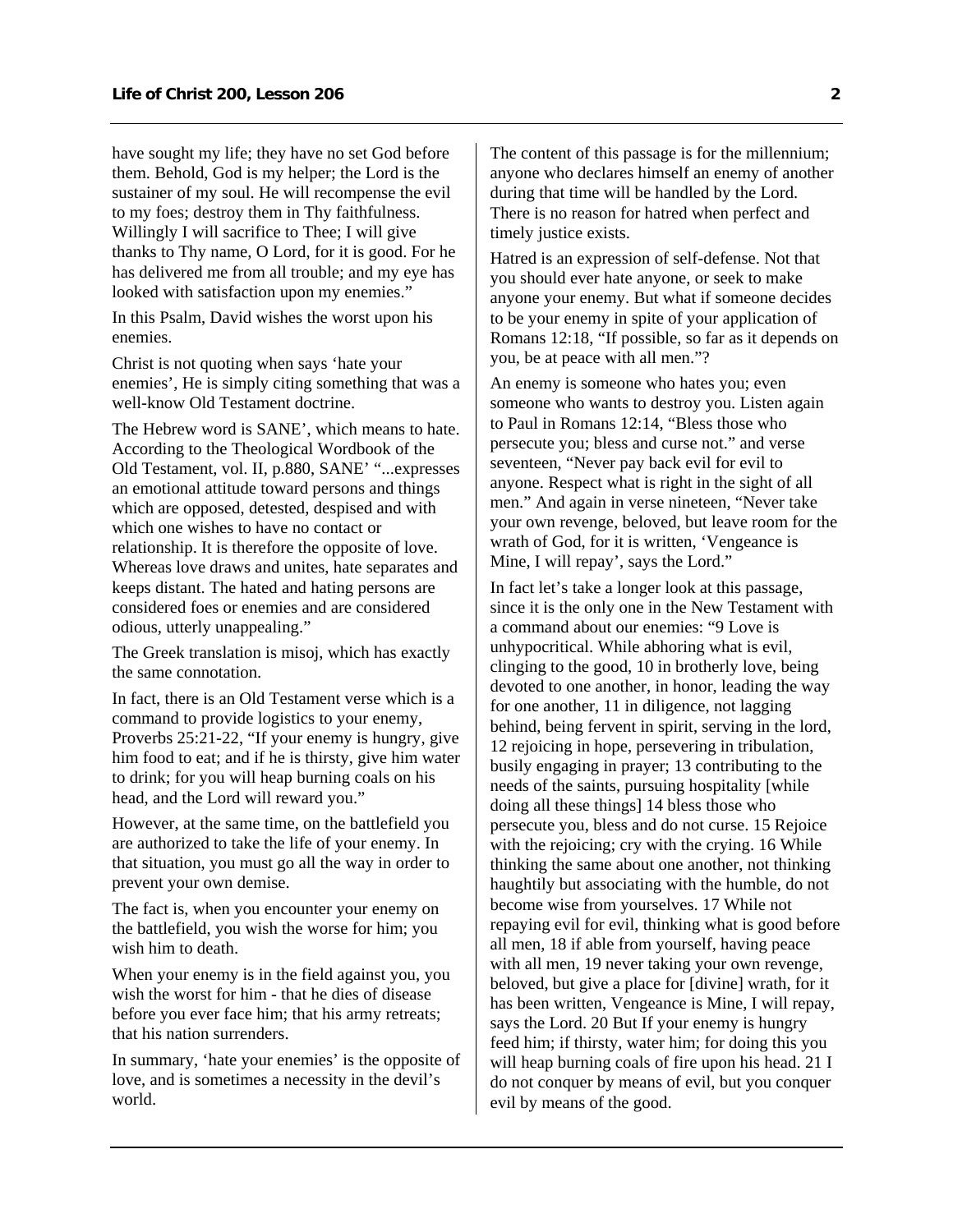The title of this discourse is 'Love is unhypocritical'. H) a)ga/ph anupo/kritoj.) It contains eight commands, and all are related to the theme of spiritual maturity.

The outline is as follows:

While doing the things of the Christian life, bless those who persecute you.

The Two Commands Related to Appropriate Emotion.

While having good relationships, grow spiritually.

While not taking your own revenge, give a place for divine wrath.

The Two Commands Related to Logistics for Your Enemy.

Conquer evil by means of the good.

This entire passage is about balancing your Christian life.

There is an internal aspect to your Christian life in the intake of doctrine.

There is an external aspect in the application of doctrine.

There is an internal aspect in your activities within the local and universal church; your friends and Christian fellowship.

There is an external aspect in your interaction with people who reside in the cosmic system.

Five of the commands have to do with the Christian's relationship with those who reside in the cosmic system.

Bless and do not curse those who persecute you. In other words, ask the Lord's blessings upon them; keep on desiring the best for them even though they are your enemy.

Give a place for divine wrath. Let the Lord do the discipline and never take matters into your own hands. This does not eradicate your Biblical right to self-defense.

Feed and water your enemies; in other words, if it is up to you, do not let your enemy die. Keeping your enemy alive means giving him a chance for repentance.

Conquer evil by means of the good. The good is Bible doctrine, and it is the means to conquering evil in your life.

Although revenge belongs to the Lord, selfdefense belongs to you, and self-defense is the immediate context of this Sermon on the Mount passage.

In conclusion, if it is on the battlefield, you may be sure that you can do your duty with a clear conscience. If you or someone else is the victim of crime, and you can intervene so that the criminal is stopped with the appropriate amount of force, even lethal force, then you can do so with confidence that it is your civic duty.

Christ is clearly asking His listeners to leave selfdefense behind anywhere.

The list of applications.

Love your enemies.

Do well to those who hate you.

So, if you have someone who hates you, do well to them. The Greek is quite simple: kalwj poieite. kalwj simply indicates something of passing value; something that belongs only to this world. In essence it is the fulfillment of the Old Testament command from Proverbs 25:21-22.

Doing well to your enemies means helping them when their life circumstances (usually through divine discipline) become difficult.

Bless those who curse you (see above).

Pray for those who persecute you.

This is an extension of the command to bless those who hate you.

This is one of the great gimmicks of the Bible. You cannot simultaneously pray for and hate your enemy. You must be in fellowship to pray for him, and if you hate him you are not in fellowship. So if you are to fulfill this command, then you must do so from a position of impersonal love.

The principle of divine provision. "so that you might become sons of your Father who is in heaven, because He rises His sun on the evil and the good and rains on the righteous and unrighteous."

We are called to love our enemies so that we might become sons of our Father who is in heaven.

The sonship occurs because of imitation. Christ is calling us to imitate the character of God.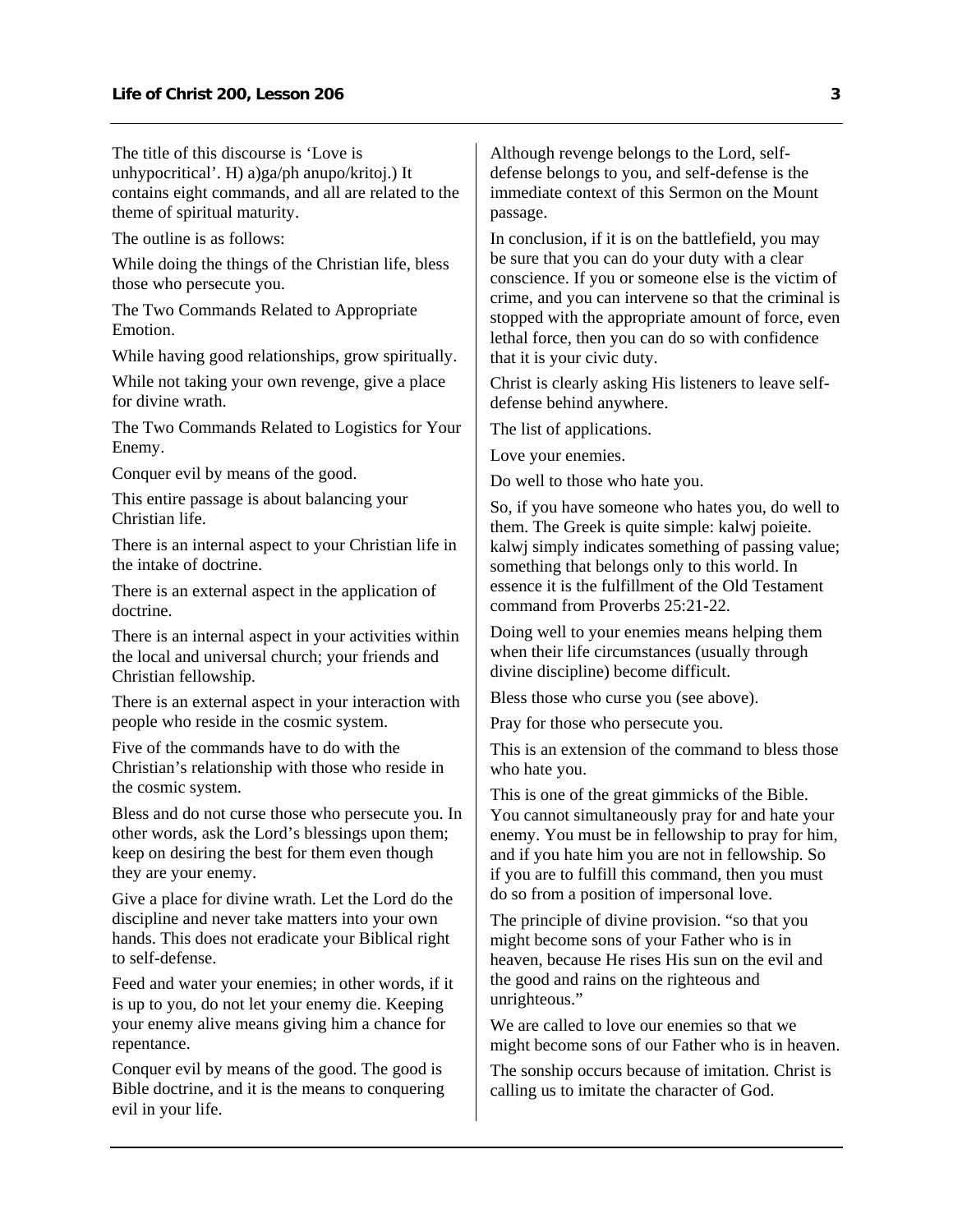<span id="page-5-0"></span>Imitation of God's character is a pretty good definition of spiritual maturity. In fact, it is the highest expression of love that any believer can make. Imitation of Divine character is the fulfillment of the greatest commandment.

The specific way in which we are to imitate divine character is in the category of impersonal love toward our enemies.

God rises His sun on the evil and the good and rains on the righteous and unrighteous. Sun and rain are both necessary for the growth of crops; they cause the crop to grow which allows all people to live.

The application of Proverbs 25:21-22 comes directly into view here. Providing logistics to your enemy in his time of legitimate need is a godly act.

This shows that you want your enemy to live; that you want him to have the chance to repent before God and follow you to maturity.

God is not willing for any to perish. He is not willing for any to be cast into the Lake of Fire. He is not willing for any believer to fall short of maturity.

But He honors free will! And when people are negative to His plan, it is a good thing to prolong their lives, unless those people are such a menace that His justice must act.

This applies within the laws of divine establishment. If the Mosaic Law demands the justice of capital punishment, then capital punishment it must be.

However, if someone is your enemy, and they have not committed a capital crime, then it is right to provide for their legitimate needs.

The issue of eternal reward, "And if you love the one who loves you, what kind of grace reward is to you? For the sinners and taxgatherers also love those who love them. And if you do good to those who do good to you, what kind of grace reward is to you? The sinners also do the same thing. And if you lend to the ones from whom you hope to receive, what kind of grace reward? Sinners also lend to sinners to receive their share. And if you greet your brothers only, what greater thing do you do? Do not also the Gentiles do the same?"

Christ now turns to the issue of heavenly reward the portfolio of reward for the mature believer.

He says that if you only love those who love you, and do good to those who do good to you, and lend to the ones from whom you hope to receive, and greet your brothers only, then you have no grace reward.

The grace reward comes from a combination of Matthew and Luke. Matthew says misqon, which is the Greek word for reward, or even profit or wages, while Luke says xarij, which is a grace gift.

The combination of these two is good. It tells us that the reward comes from the grace of God, and that without the grace of God, the reward would not be ours.

Think about it. It is His salvation, we only choose it; it is His word and Spirit, we only choose to learn and apply it.

Without His initiative and provision, our efforts at spiritual growth would be for naught.

Even with the concept of reward - that we earned the reward - we must humbly acknowledge that we earned through appropriating divine power, and divine truth.

It is God's system of merit; it is His system of thinking; it is His system of power.

What kind of reward do we have if we only love those who love us? Well we can fill the blank with the answer 'none'. Christ employs the word poia to signify this. It means literally, 'what kind' as a sort of question.

Imitating sinners and taxgatherers and unbelievers is certainly not an imitation of God. When we extend our virtue love only to those who love us, we imitate all the occupants of the cosmic system.

## **Invisible Impact of Christians**

Matthew 6:1-4: "1 Be careful to not practice your righteousness before men for them to observe. For if not, you do not have a reward from your Father who is in heaven. 2 Therefore whenever you practice mercy, do not sound a trumpet before you, as the hypocrites do in the synagogues and in the streets, so they might be glorified by men. Truly I say to you, they possess their reward. 3 Now you, while practicing mercy do not let your left hand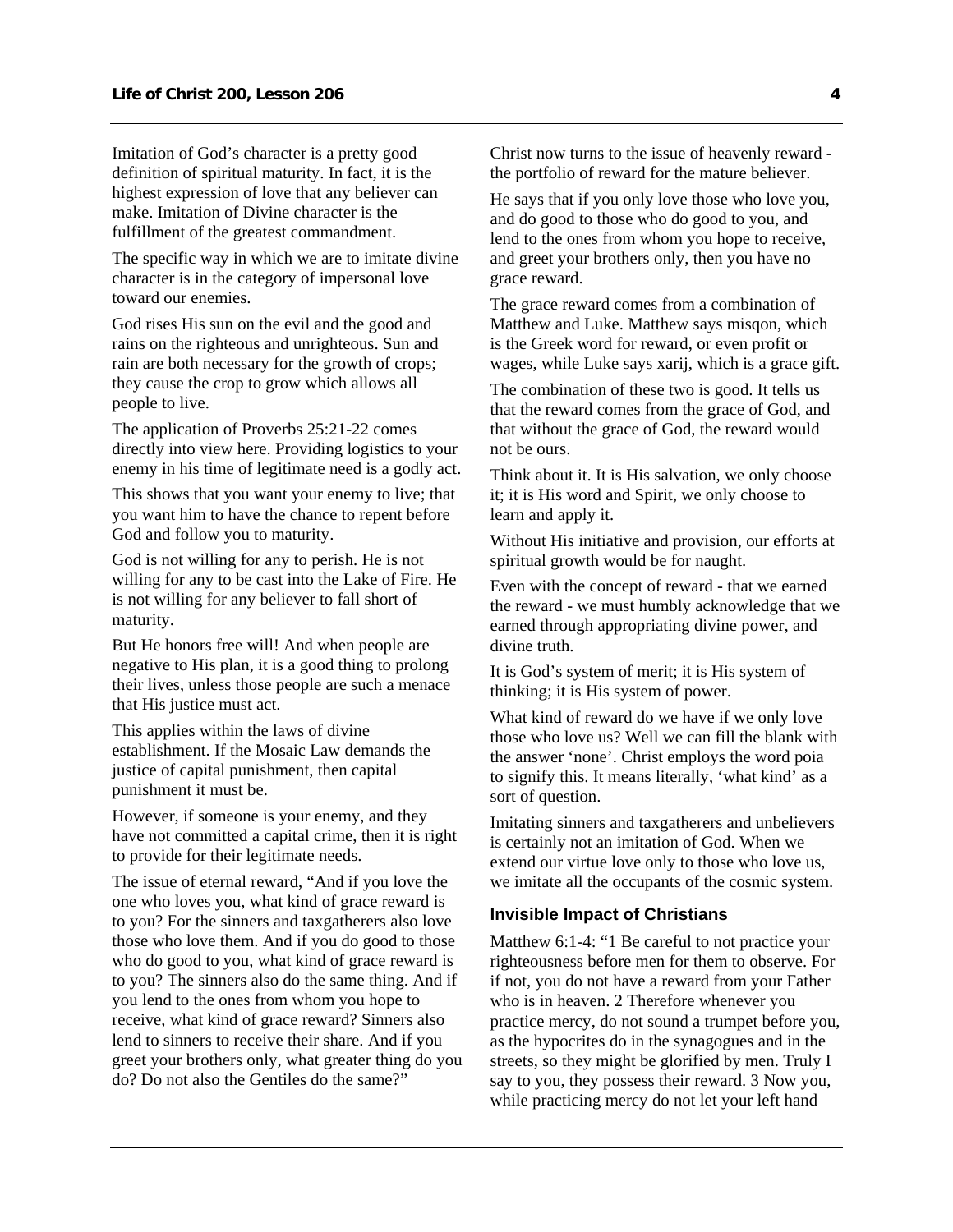know what your right is doing, 4 so also let your mercy be in secret; and your Father who sees in secret will repay you."

Outline.

Introduction: the command of prohibition.

The bottom line: reward in heaven.

The reward is what they seek - they seek lowly things.

The attitude and practice of the Secret Service.

The reward for Secret Service.

An implication of public service: God cannot see in secret.

Exposition.

Translation, v.1: "Be careful to not practice your righteousness before men for them to observe. For if not, you do not have a reward from your Father who is in heaven."

The verse begins with the present imperative verb prosexete. It means to 'take hold of something', 'to grasp a concept', or 'to exercise care'. The present tense tells us that Christ intends for the action to begin immediately if it is not taking right now, and to continue on into the future.

The verb poiein translates as 'practice'. This is the present infinitive, and it is the complement of prosexete. It completes the thought. So the practice of righteousness is in view here.

Christ has just completed a discourse on the practice of mercy toward one's enemies. This could be one practice of righteousness; there are many others! And it is worthwhile to note that righteousness is a practice.

The motivation for the practice of righteousness is never approbation from men. Their opinions do not count in the long run.

You never do something out of the motivation of wanting others to see it. That is not the attitude of the mature believer.

If you practice righteousness for the purpose of gaining approbation before men, then you do not have a reward.

Translation, v.2: "Therefore, whenever you perform an act of mercy, do not sound a trumpet before you, as the hypocrites do in the synagogues and in the streets, so that they might be glorified by men; Truly I say to you, they have received their reward."

This verse does not say 'give alms.' The church moneymongers must have translated this one. The phrase is POIES ELEEMOSUNEN.

1. The verb POIES is the present subjunctive, and it shows a potential action. "Perform," "enact," "practice," or "do" is proper for this verb. Since it focuses on a single act, practice is out. Because of the verb with which it is coupled, perform is right.

ELEEMOSUNEN is the abstract form of 'mercy.' 'Merciness' would be right, if there were such a word in the English. A similar phenomenon is DIKAIOSUNE. DIKAIOS is 'righteous,' while DIKAIOSUNE is 'righteousness.' It is little more abstract.

So this word is not a specific word at all, but one that is quite abstract and purposefully vague, because an act of mercy can find application in a very broad spectrum. To make this one specific act of mercy is wrong. A translator would only do so if he had an agenda.

You are forbidden to sound the trumpet before you as you do acts of mercy.

This is a method of advertising in the ancient world. You sound the trumpet before you as you go around town selling your wares.

This is a really poor marketing technique, as it brings attention to the one doing the act, and not attention to God.

The primary realm of impact is angelic. When you perform an act of mercy, it is for the object of your mercy, and for the angels to see. The observation of men who are not rightfully involved is not important at all.

The hypocrites advertise because they want to be glorified by men.

This naturally implies that God is not important to them. This is a really poor set of priorities.

A hypocrite is an actor, someone who puts on a face for the crowd, but who is in reality a totally different person.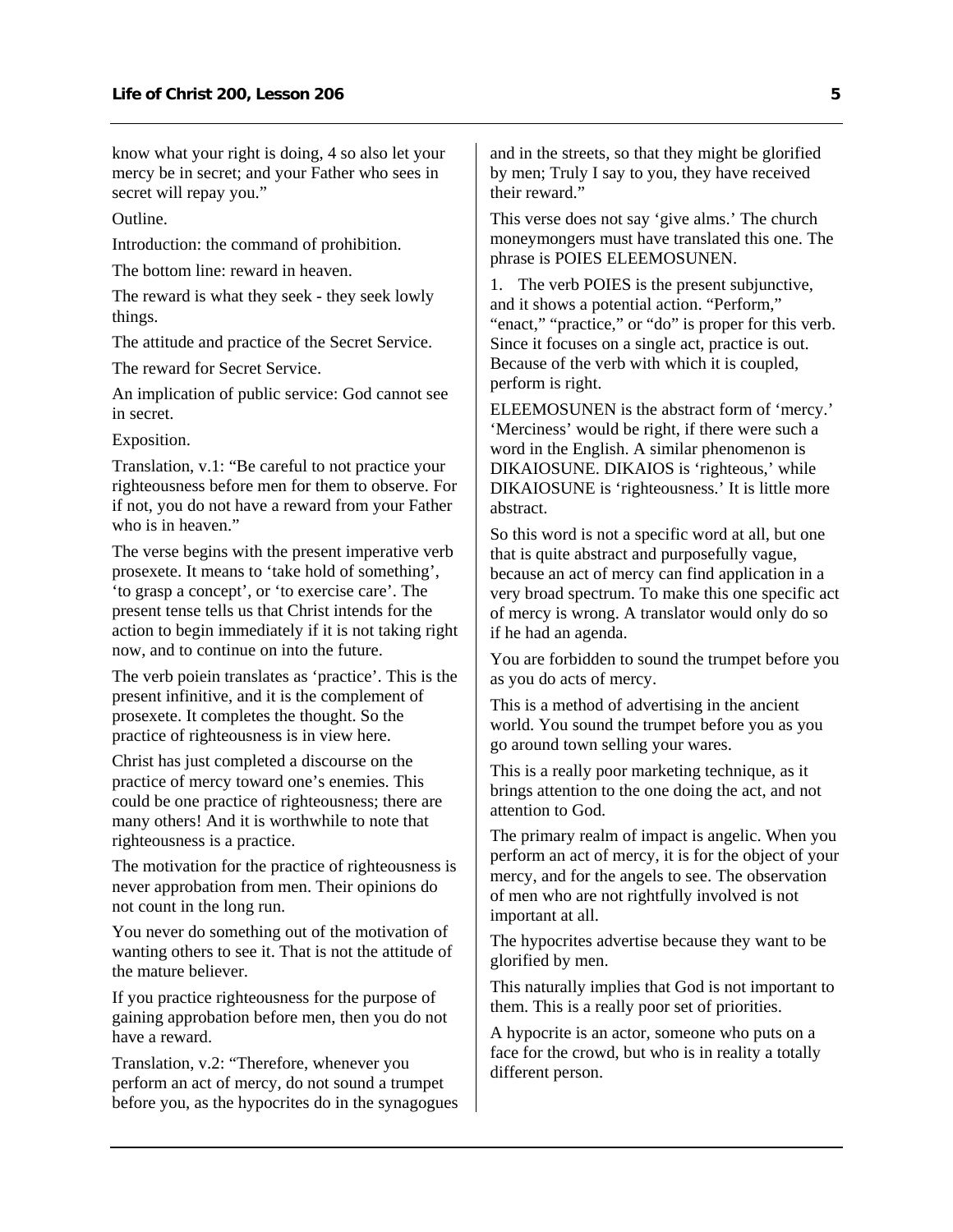Television interviews of actors and actresses are especially interesting because you get to meet the real person, and not the person in the role.

A hypocrite wants to be perceived as a holy person, and is compelled to display his righteousness in public, so that the public knows.

Anyone can do the outward form of the righteous act. The outward form of the righteous act does not always reveal the heart of hearts.

In fact, the desire for approbation within a righteous act almost always reveals a hypocrite.

The hypocrite has received his reward, and glory from man is the balance in full.

APECHO means to receive the balance in full from a debt.

So the hypocrite who gets glory from men receives the balance in full of his reward.

Heavenly reward is so much better than what paltry things that we get on this earth. The things of this earth will all pass away, but God has a system of eternal reward that will be ours forever.

The hypocrite may be a believer; and as such he has his eternal salvation. But the rewards above and beyond that are exceptional beyond imagination, and worth the tradeoff for lack of recognition now.

Translation, vv.3-4: "But while you are doing an act of mercy, do not let your left hand know what your right is doing, so that your act of mercy might be in secret; and your Father who sees in secret might reward you."

Christ employs a genitive absolute at the beginning of this context in order to make some form of contrast. The genitive absolute is a grammatical construction that has no connection with the rest of the sentence. It is employed to show dissonance or disconnection of thought. Sometimes it is a foreshadowing of evil; at other times it makes an ironic statement; and still others it shows that something's is unusual or infrequent.

Here the genitive absolute shows the disconnection between doing good and the desire for approbation.

The left hand is the sin nature; the right hand is the soul in fellowship with God. You are to do your

works without allowing any involvement on the part of your sin nature.

Therefore, you must do your good works with no profit at all to your sin nature; there can be absolutely no payoff there.

God the Father is the only one who must see your acts of mercy. He is the only one who counts, because He is the one who gives the true and lasting reward.

Matthew 6:5-8: "5 And whenever you pray, do not be like the hypocrites, because they love to pray after they have stood in the synagogues and on the corners of the wide streets, so that they might show off to men. Truly I say to you, they have received their reward. 6 But you, whenever you pray, go into your private room and after shutting the door pray to your Father who is in secret; and your Father Who sees in secret will reward you. 7 And while praying do not babble like the Gentiles, for they assume that in their many words they have an answer. 8 Therefore do not be like them; for your Father knows what needs you have before you ask Him."

Christ paints this image of the hypocrites. They go with much pomp and circumstance to the synagogue or the corner of the wide streets, and they stand like no one has ever done before. They stand up with a flourish, as though the act is a pronouncement in itself.

And after they have stood, they pray, assuming everyone should listen. They love the public nature of their prayers, and every prayer is a sample of excellent praying, full of holy language.

They have their reward in full: public adoration. They will have to dwell on that approbation for all eternity, and feed from it, for it will be the sum total of their reward there.

But Christ says that prayer is between you and God, and that you should go to a private room, your refuge, and there offer your prayers in secret.

God is in secret; pray to Him in secret, and He will reward you. And that reward is one which will last forever.

Christ's second exhortation about prayer has to do with meaningless repetition. He warns against babbling like the Gentiles do. The word is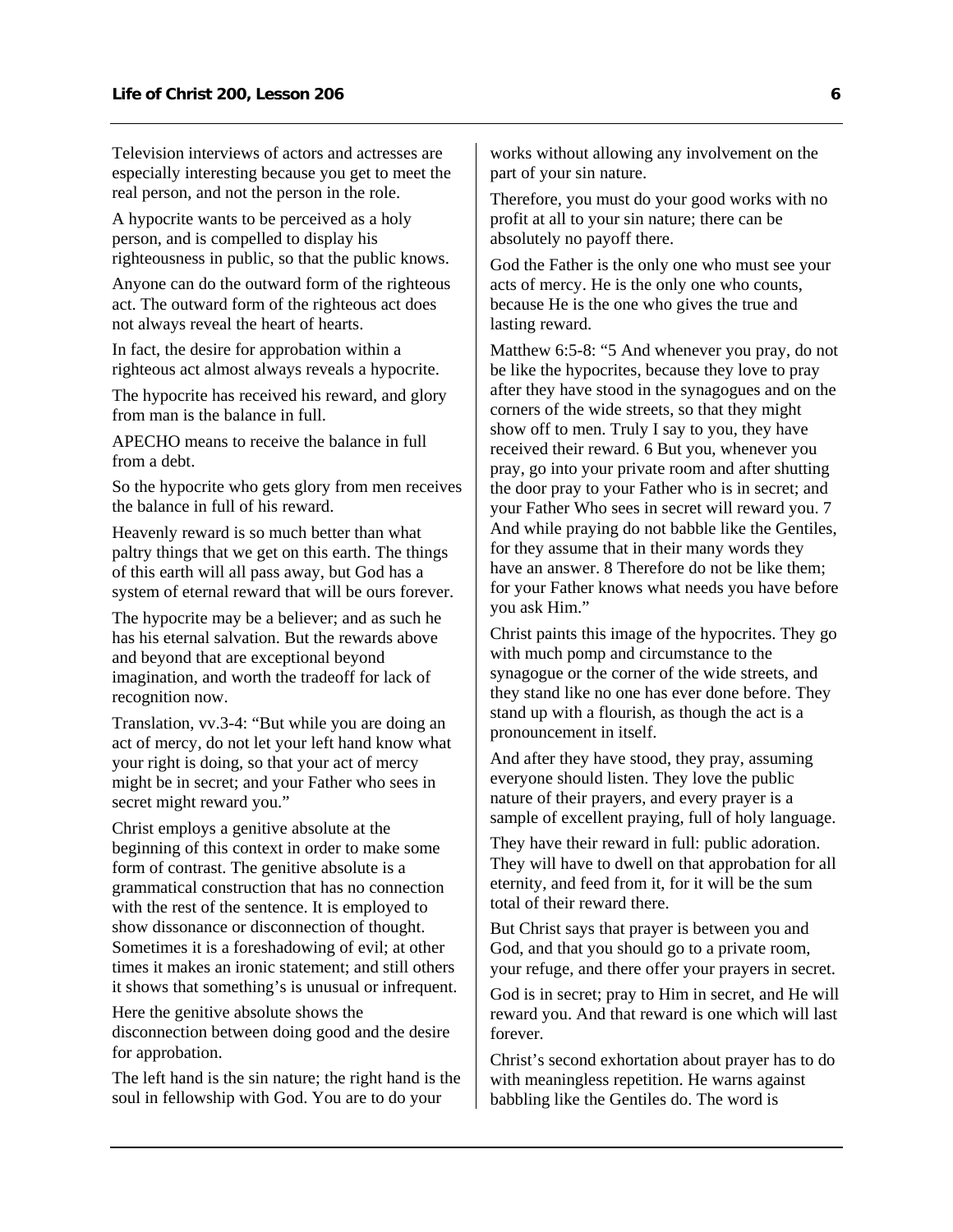<span id="page-8-0"></span>BATTALOGESETE, and it means to speak repetitively without purpose. It means to babble on endlessly about meaningless things.

It describes an attempt to pester God until He gives in out of exasperation. The image is of a five year old endlessly pestering his parents. But of course God has integrity.

The Gentiles assume (DOKEO) that with many words they have an answer. This is a wrong assumption.

The final principle should be obvious, but many Christians miss it: God knows what you need before you ask. You do not need to keep reminding Him of it.

## **The Lord's Prayer**

"9 Therefore you pray like this: "Our Father who is in heaven; let your name be sanctified; 10 Let Your kingdom come; let Your will be done, as in heaven so upon earth; 11 Give to us today our logistical bread, 12 and forgive us our debts as we ourselves also forgave our debtors; 13 and do not bring us into testing, but save us from the evil.'"

Introduction:

1. Dispensational constants are those elements of the portfolio of grace assets which are available in every dispensation.

2. Dispensational variables are those elements of the portfolio of grace assets which are not available in all of the dispensations. They may exist in one or more, but not all of them.

3.This prayer is for the disciples of Jesus Christ at that time. Remember, He is revealing His millennial kingdom to them, and so this prayer is going to feature certain dispensational variables related to their situation. These will not apply to us directly.

There are similarities of conditions that make some elements of this prayer agenda relevant to our own dispensation, and we will note them when appropriate.

Christ makes this prayer an emphatic command. He adds the personal pronoun HUMEIS to the present imperative PROSEUCHESTHE, and it comes out, "You pray...'

1. The inclusion of the personal pronoun is a contrast on the preceding bad examples of prayer.

The logical conjunction OUN also points to what has gone before. Christ is saying, "on the basis of what has gone before, you do something different.'

The present tense of the imperative indicates that this prayer is to be a regular part of the disciples' lives. The iterative present aspect emphasizes the regularity of the prayer.

The adverb HOUTOS concentrates on similitude without the necessity for exactitude. In other words we are to pray like this, but not exactly like this.

Hence, the rote recitation of the Lord's prayer is directly against the intent of Christ.

In this prayer He gives His disciples an agenda for prayer, a general outline of how they should pray when they do pray.

Any prayer which is repeated from rote is going to lose its meaning over time. The vitality of your prayer life depends on whether you make this work.

The first part of the agenda is the address.

1. The person addressed is God the Father, and this is certainly a dispensational constant. You should always pray to the first person of the godhead.

Christ locates the Father in heaven. This is an intriguing addition, for it describes Him as entirely apart from us with regard to space. It also functions to distinguish Him from our earthly fathers.

So here is the perfect example of the principle of protocol. You must put the correct address on your prayers.

The second part of the agenda is about spiritual growth.

1. Jesus says, "let Your name be sanctified.'

 The verb is HAGIASTHETO. It is in the aorist tense, and it is an imperative verb. So this is a command, and since it is in the third person singular, it is the imperative of entreaty, which designates a polite command.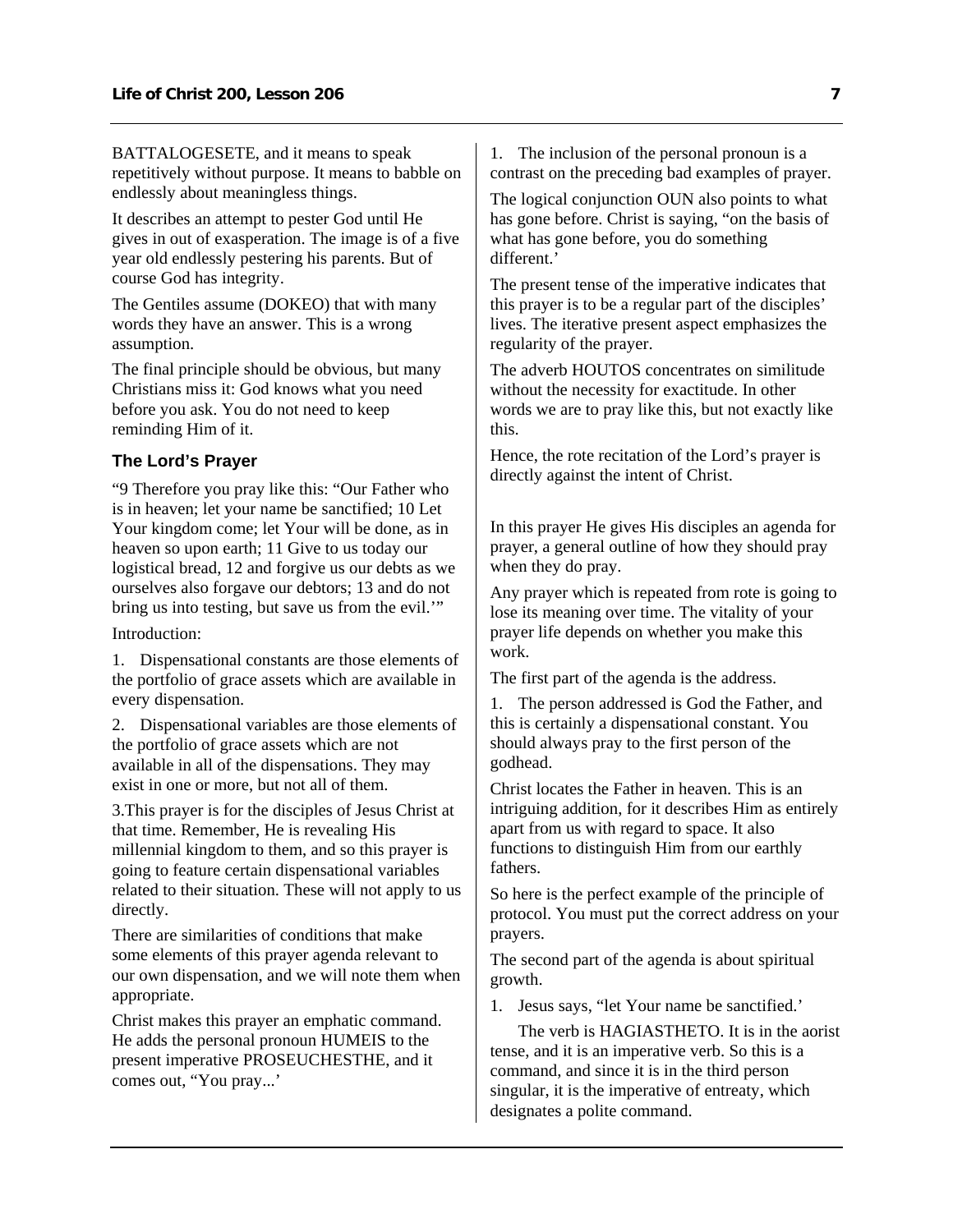The verb itself is HAGIAZO in the lexical form. It means to "sanctify,' or "make holy.'

 It may denote what God the Holy Spirit does in His baptizing ministry at salvation: positional sanctification.

 It may denote the process of experiential sanctification, which comes through the intake and application of Bible truth.

 The verb is passive, so that the subject receives the action of sanctification. The subject is TO ONOMA SOU, "Your name.' God's name always represents His very essence.

 So the translation is "let your name be sanctified.'

 This is a prayer for people to make God's name holy in their hearts. There is only one way that this can come about, and that is through spiritual growth.

 Spiritual growth occurs through faith perception of the truth. God's name is made holy in our hearts only because of the truth resident there.

Therefore a conclusion:

 This part of the agenda may include all aspects of the grace portfolio related to spiritual growth.

 You may pray this prayer for yourself, or you may pray it for another. It is equally effective, and guaranteed to work.

 We can never order God to sanctify His name apart from the volitional decisions of those involved; we may pray for everything else.

 This is the greatest and most important prayer that you can pray for yourself or anyone else. Spiritual growth is your number one priority.

The third part of the model prayer is related to the kingdom of God.

1. Again there is an aorist imperative of entreaty, this time from the verb ELTHETO.

2. So there is a polite command regarding the kingdom of God and its arrival.

This refers to the second advent of Christ - the millennial kingdom.

You should know that the arrival of the kingdom of God is not contingent on our prayers. God alone knows the day and the hour, and that time is set. We cannot change the unchangeable decree.

Yet, the time is hidden from us, as it was from them. Christ charged His disciples with the content of this prayer, even though they would not see His kingdom in their lifetimes.

But Christ did not and does not know the day nor the hour. It is not a cruelty to include this prayer.

Some prayers orient the believer to the will of God, and place them in the right frame of mind to wait for Him. We have seen this, and this is also the case here.

The phrase "let Your kingdom come' is like saying "when You see fit.'

Now we play the waiting game during our lives in the same way. We do not know the time of the rapture, for the day and the hour are hidden from us.

10. But we too can orient to the sovereign wisdom of God; we too can humbly place ourselves at the mercy of His perfect timing. This one applies just as well to us as to the disciples.

 Next is a contingency: "Let Your will become as in heaven so upon earth."

1. The aorist imperative of GENETHETO comes out as "let your will become...'

This is the verb GINOMAI, which depicts the entry of something previously unintroduced. It is usually something totally new and even unique.

The will of God is the expression of His sovereign and perfect volition.

 But God has chosen for the freedom of creature volition, and therefore His will is not always done.

 Created beings often do not choose for the right, which makes this prayer valid.

But that is not all. This portion of the prayer is contingent on what has gone before. If God's kingdom does not come, then let God's will become.

Added to this is the phrase, "as in heaven so upon earth.' This calls for a mirroring. In heaven God rules supreme. The creatures who live there,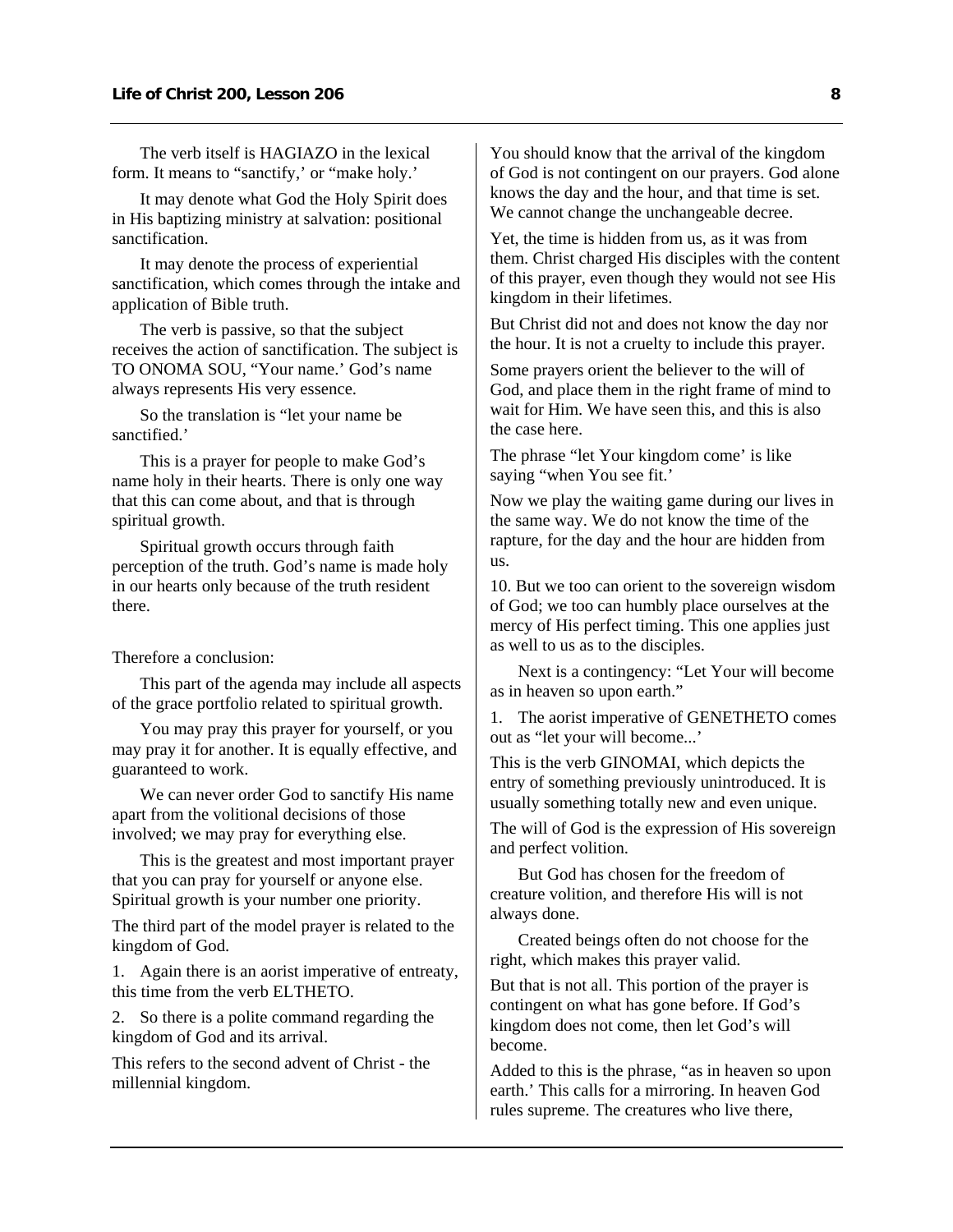angels and saved men, are completely submissive to His will.

Now this also is a legitimate prayer for us in this dispensation. We desire for God's will to be done in the lives of His creatures.

7.This is the companion with the first part of the agenda: "Let Your name be sanctified."

Those who sanctify God's name do His will. This too may become a prayer about the availability of grace assets, but is mostly a reminder of responsibility.

The ensuing part of the agenda has to do with logistics.

1. The aorist active imperative verb DOS is this time a direct command. There is no polite entreaty here.

The adjective EPIOUSION gives further description to ARTON, bread. It defines the exact type of bread.

 The adjective is a compound of the preposition EPI and OUSIA, which denotes physical property or existence.

 The result of this compound is "for existence.' And so this is a matter of physical existence.

You have a right to demand of God the basic necessities for existence. Because you are a creature, He is responsible for those things.

You must of course be willing to work for the access of these necessities, but God is responsible for the work, so that you can access those necessities.

This does not have to do with above and beyond logistics. Rather, just the physical necessities. Since the fall of man, these things must be worked for in some manner, but they are nonetheless available.

With the use of EPIOUSION, this concentrates on physical logistics alone. The rest we have covered. Again, this applies to church age believers equally.

Following the necessary logistics is the prayer for forgiveness: "and forgive us our debts, as we also forgave our debtors."

1. This is actually a tricky little portion of this model prayer. The tenses are real important, as are some of the lexical issues.

There is a logical progression in this prayer that is not commonly a part of your English translations.

The first part is easy enough: the aorist active imperative APHES is a direct command of God.

 The indirect object of the verb is "us.' We are the benefactors of God's forgiveness.

 The direct object is "our debts.' Although it is literally "debts,' it is the debt of sin which is the subject of the prayer. Christ simply uses "debt' as a metaphor for sin. In Luke's parallel passage, Luke 11, it is certainly HAMARTIA, and so that clears up the issue once and for all.

 You may demand forgiveness from God, since your debts have been paid by the death of Christ on the cross. You don't have to beg and plead; it is not necessary to do penance. The debt is completely paid in full, and forgiveness is promised to those who confess their sins.

But there is even more here.

 (1) The forgiveness of this verse is contingent on whether we forgive others.

 (2) It can be rightfully translated, "since we forgave others.'

 (3) The most important part of this is the aorist tense of the verb APHIEMI. Its form here is APHEKAMEN, and it is a kappa aorist MI verb.

 (4) The aorist tense in the indicative mood portrays past action, so it is definitely dependent on our past forgiveness of others.

 (5) Now this is the picture. We may demand forgiveness from God if we have forgiven others.

 (6) But if we have not forgiven others, then we remain out of fellowship from Him, and so there is no effective forgiveness.

 (7) Holding a grudge perpetuates sin indefinitely. You may confess that sin, but if you continue to hold the grudge you are right back out of fellowship again.

The Final Element, "and do not bring us into testing, but save us from the evil.'"

1. The aorist subjunctive of EISPHERO plus the negative adverb ME form a strong prohibition directed toward God.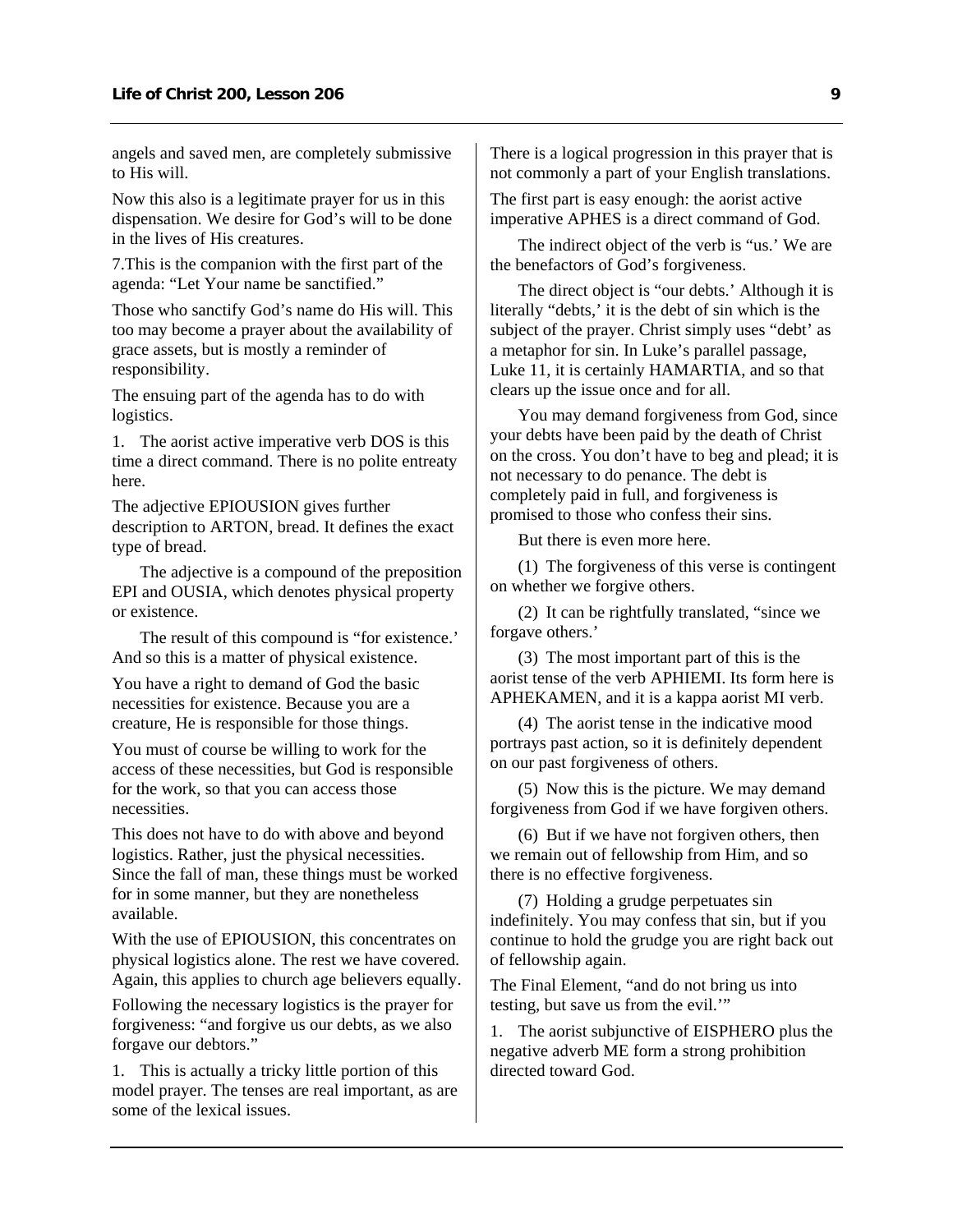Although there are several degrees of prohibition, and this is only one short of the strongest. This is strong language indeed to direct at God.

EISPHERO itself has an interesting lexical history:

From Liddell & Scott:

 To bring in or contribute, as a description of cooperative effort.

 To pay the property tax, again in the collective sense.

To introduce, especially of political measures.

 To make a proposition, or to nominate someone.

From Kittel:

 Convey a message (bring it into the building). Bring a sacrifice into the temple for offering.

 "Bring" something somewhere, in a very generic sense.

4. PEIRASMON is the direct object of EISPHERO.

In the secular record, it means:

To try or test someone out of distrust.

To test the lines of the enemy with a probe.

In the Biblical record, it means:

Genesis 22:1-19, God tests Abraham (LXX).

 This is where God commands Abraham to sacrifice his son Isaac.

 Abraham proves himself faithful, even unto the sacrifice of his son.

 He has a vital identification with the sacrifice of God, because God would have to go through with the same ordeal.

 Abraham's love for God was therefore tremendous. Very few men have equaled this identification.

 It is abundantly clear from verses one and twelve that this test came directly from God: "Now it came about after these things, that God tested Abraham... ...for now I know that you fear God, since you have not withheld your son, your only son, from Me."

Psalm 139:23, David asks God to test his heart (LXX).

 Verses 23 and 24 read this way: "Search me, O God, and know my heart; try me and know my anxious thoughts; and see if there be any hurtful way in me, and lead me in the everlasting way."

 This is a request to examine David's soul. The parallelism in verse 23 is decisive. The first

 So this requests of God a searching and an examination by testing. An examination by adversity so that any flaws might be discovered, and then eliminated.

1 Corinthians 10:13, temptation or trial as external to man: "No temptation has taken you but human; and God is faithful, who will not allow you to be tempted beyond what you are able, but with the temptation will provide the way of escape also, so that you will be able to endure it."

 There is no such thing as superhuman temptation. God does not allow this.

 With the temptation you do receive, there is always a way out...

 If you believe in this, then you will certainly begin to perceive its function. You have to learn, however, to look for it.

 Here God is presented as one who allows temptation, and restricts temptation, and provides a way out of temptation, but Who does not tempt directly.

James 1:2-4, external temptation or trial: "Consider it all joy, my brothers, whenever you encounter various trials, knowing that the testing of your faith produces endurance. And let endurance have a finished product, that you might be mature and complete, lacking in nothing."

 This concentrates on the human perspective of testing, and makes no reference to God at all.

 The verb PERIPIPTO depicts someone falling into a difficult situation, and this is certainly the case from human perception. Our trials seem to have a random nature from this point of view.

 So in this important verse on temptation there is only a concentration on the proper mental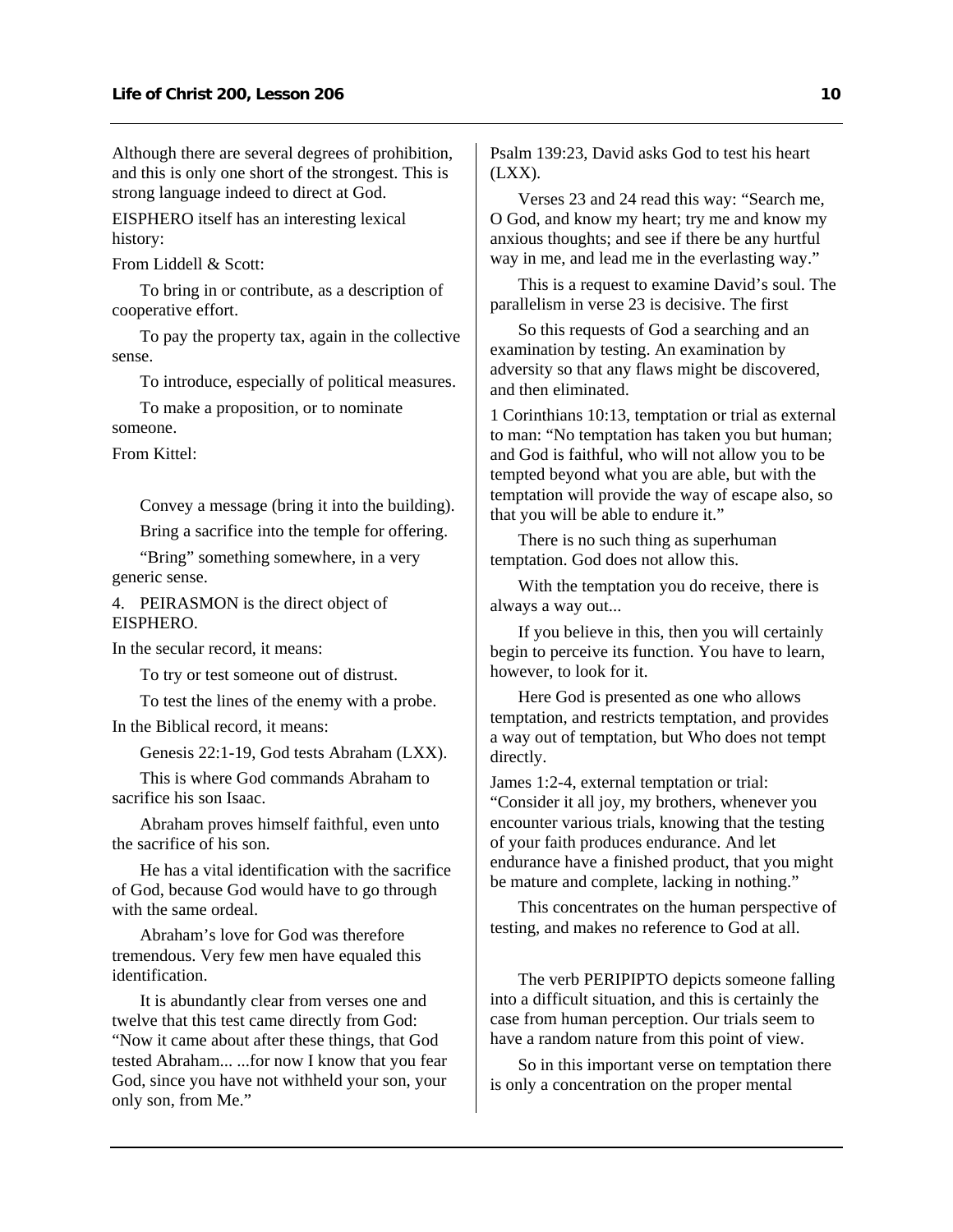attitude, without looking at the issue of divine involvement in temptation.

James 1:13-14, internal temptation - the sin nature. Temptation emphatically not from God: "Let no one say while being tempted "I am being tempted from God.' For God is not the author of evil, and He Himself tempts no one. But each one is tempted while being dragged away and enticed by his own lust"

 Now this gives an entirely different picture of temptation. It portrays the source of temptation as the lust that is endemic to each human being.

 This lust, translated from EPITHUMIA is apparently the sin nature.

 The sin nature provides an impulse toward sin, enticing and dragging away the individual by making sin seem attractive.

 The rationale given is that God is not the author of evil.

A summary & conclusion on the first half of the final element.

God tests us to see if we fear Him.

 It is legitimate to ask God to test you, so as to eliminate flaws.

 There is a distinct difference between the trial and the temptation to sin.

 The trial or test in life is something that God may bring directly, as in the testing of Abraham, or it may be something that He allows, as in 1 Corinthians 10 and in the book of Job chapters 1 and 2.

h)

 These trials are an opportunity to demonstrate your love for Him.

 Both the illustration from Job and that from the life of Abraham confirm this with clarity.

 The book of James doesn't care whether God brings the test or He allows it; what really matters is our mental attitude during the test.

The temptation to sin is entirely separate from the trial. The trial of the believer is adversity within the setting of the angelic conflict; the temptation to sin comes from the sin nature, and is an impulse against God.

God could never place within us an impulse to sin; He allows it as a part of the angelic conflict, but He is the author of good and righteous acts.

Satan is the author of sin; he is responsible for the sin nature.

God tests people; their sin nature tempts them to sin.

When God tests you or allows you to be tested, He is looking for good within you, and giving you the opportunity to show your love for Him. During this time you may be tempted by the sin nature, but He always provides a way out of the temptation.

So when Christ prays this forceful prayer, you should understand that He is concentrating not on the test or the trial, but on the temptation to sin.

 This prayer is 100% compatible with the verses that we have studied. God does not lead us into temptation; Satan and his minions do.

This prayer does not negate our desire to undergo testing as an opportunity to display the truth in our souls back to God.

The second half of the verse is the flip side.

It begins with the strong adversative conjunction ALLA. This represents a very strong way to contradict what has preceded. So, instead of leading us into temptation...

The aorist middle imperative verb RUSAI communicates a direct command toward God. The command is for deliverance.

This is not an eternal salvation word per se. Rather, it conveys a deliverance from physical or moral danger.

The preposition APO plus the genitive here indicates separation, and is translated "from.'

The definite article really is quite significant. It gives exact identity to a noun. The word it modifies is PONEROU, and this is normally an adjective. The problem here is that the genitive case form is identical in both the neuter and the masculine, so it is impossible to tell whether this is "the evil thing' or "the evil one."

However, there is a way around this. Satan is the head of the cosmic system. If it says "the evil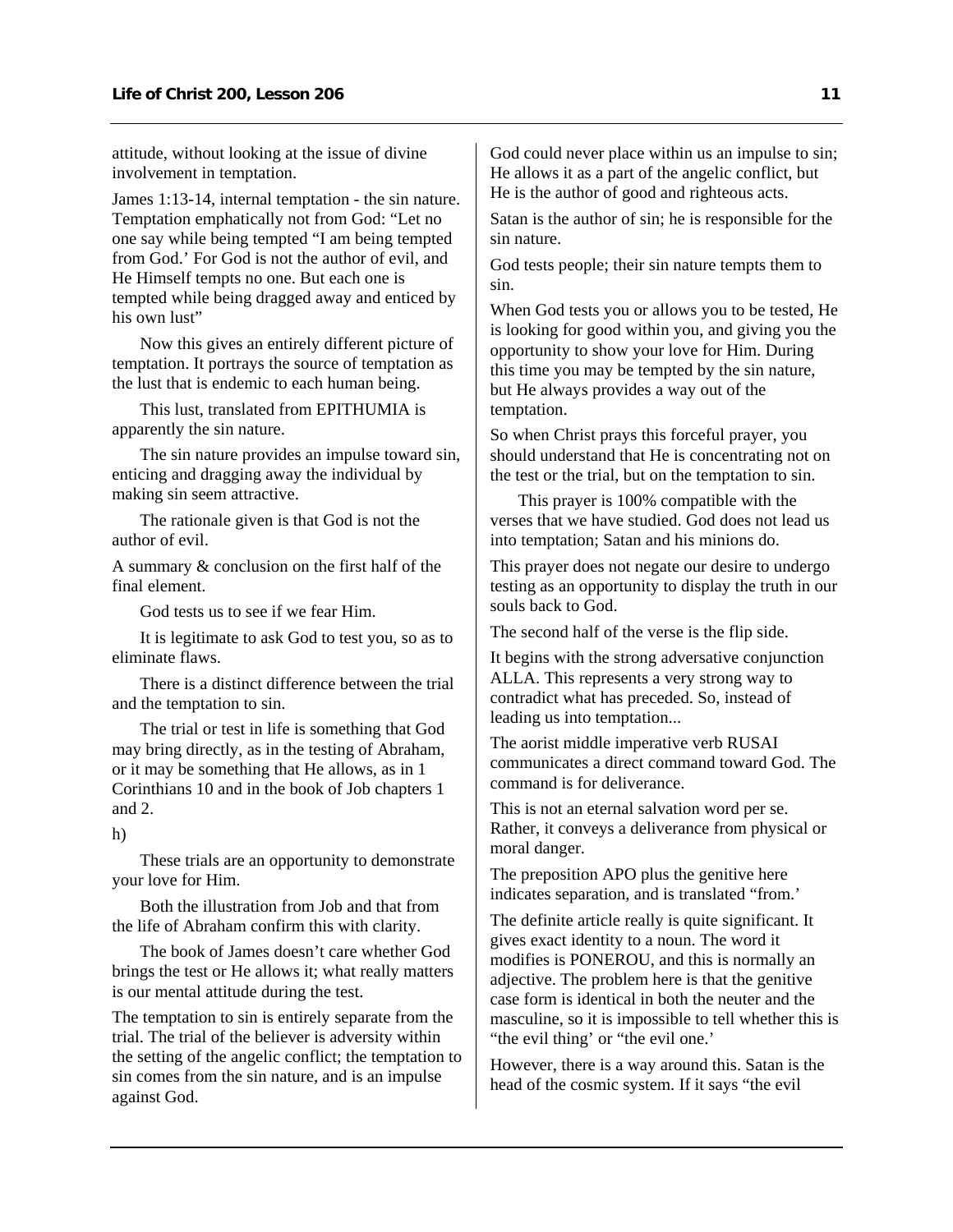thing,' then we could conclude that this was the cosmic system and its destructive influences.

If on the other hand it says "the evil one,' it hardly matters, because it stands for Satan and all He represents.

Both "lead us not into temptation' and "but deliver us from the evil' say much the same thing. Temptation leads to the cosmic system.

There are two items to the conclusion:

1. The general force of the prayer.

 This prayer contains imperatives of entreaty and imperatives of command.

 This prayer shows remarkable force considering that God reigns sovereign over us.

 Christ encourages His disciples to pray with force and boldness, even to the sovereign God.

We can pray like this because of two things:

 Therefore, get in the habit of praying forcefully when you are confident that the matter is within His will.

2. The agenda given by Christ.

The address is to the Father.

 Spiritual growth issues for yourself and for others.

The operation of grace assets.

The function of undeserved suffering.

 Praise and worship - the expression of your desire to see Him face to face and many more such expressions of praise.

Evangelism.

 This includes grace assets, like common grace.

 This includes divine intervention through circumstances and discipline.

 This includes human instrumentality for the gospel.

Forgiveness, which comes through confession.

 Preservation from temptation, but not from testing.

"9 Therefore you pray like this: "Our Father who is in heaven; let your name be sanctified; 10 Let

Your kingdom come; let Your will become, as in heaven so upon earth; 11 Give to us today our logistical bread, 12 and forgive us our debts as we ourselves also forgave our debtors; 13 and do not bring us into testing, but save us from the evil.'"

The non-ending. "For Thine is the kingdom and the power and the glory forever, amen."

 This ending is not a part of the original autograph of the Bible.

 It was popular in the early (3rd to 7th centuries, AD) Syriac and Coptic translations from

 If it gained reception that late, it was not for a legitimate reason. It did not come from the lips of Christ, and He never intended it for us.

Christ's explanation of forgiveness:

Translation: "14 For if you forgive men their transgressions, your heavenly Father will also forgive you; 15 But if you do not forgive men, neither will your Father forgive your transgressions."

1. The Greek third class conditional sentence contains an if... then clause that represents an uncertain fulfillment. Generally the fulfillment of the "if' depends on the function of human volition.

Each of these verses is a third class conditional sentence. The first is positive, while the second negative.

So if you forgive (and it is your choice to do so) then you will receive forgiveness from God; if you do not forgive (and it is your choice to do so) then you will not receive forgiveness from God.

The word for "transgressions' is PARAPTOMA, and it generally describes sins against God. Even when someone sins against you, ultimately it is an offense against God. This should help you in the realm of forgiveness.

And when you sin against someone else, it is still up to God to forgive you. He is the one who restores fellowship through the power of the Spirit.

Probably the major hurdle that most have about this passage is the relationship between this forgiveness and salvation forgiveness. There is none. This concentrates on the temporal forgiveness, not eternal forgiveness.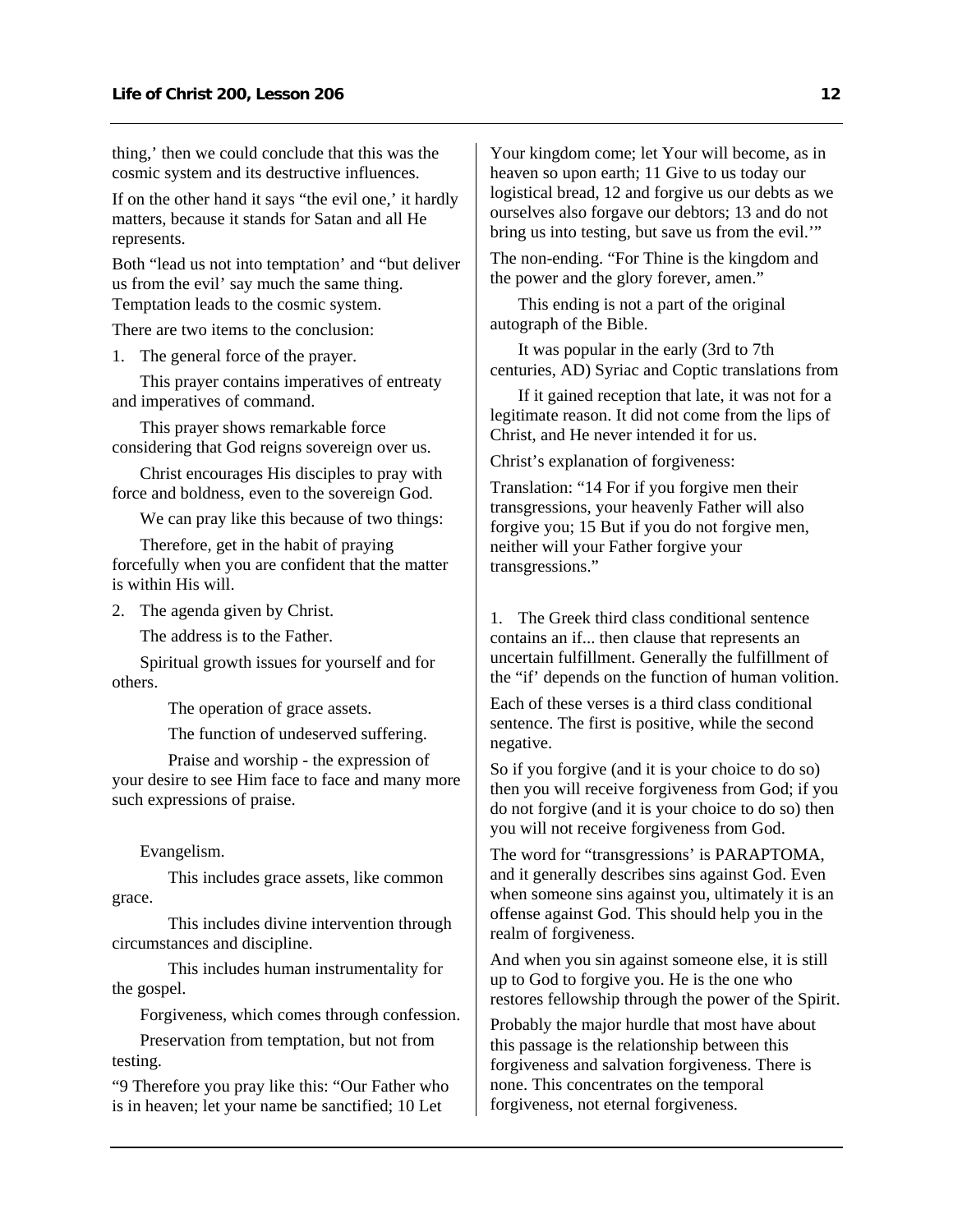<span id="page-14-0"></span>Temporal forgiveness is God's forgiveness of Christians in time. Eternal forgiveness is that permanent forgiveness related to salvation.

1 John 1:9, Hebrews 10:22, and many other New Testament passages treat this subject more thoroughly.

Essentially (see doctrine of fellowship), when we sin, even as Christians we go out of fellowship with God; when we confess that sin, God restores that fellowship.

10. However, when we hold a grudge, we perpetuate the sin, so that confession does no good; we go right back out of fellowship again.

11. The perpetuation of other sins apply equally. In other words, you continue to be out of fellowship when you perpetuate a state of sin.

12. So that, if you perpetuate a state of immorality, you will not receive an effective forgiveness.

13. Failing to forgive someone is a state of sin against God; it is holding a grudge. It perpetuates sin, and you cannot re-establish fellowship until that state of sin is eliminated.

14. It is God's character to forgive; sin is falling short of God's holy character; if we fail to forgive, we fall short of God's character.

15. When someone sins against you, they go out of fellowship; but you also have the opportunity to do the same. When sin goes from one person to another, it can be contagious.

16. You must understand that their sin was paid for at the cross, and that enables you to completely forgive them. It is not you who is paying for that sin; Christ already did.

17. It is impossible for anyone who holds a grudge to fulfill the plan of God. You must be at least in fellowship to do so.

## **Fasting – Christ's Comment**

Matthew 6:16-18, "16 But whenever you fast, do not become like the gloomy hypocrites, for they disfigure their faces in order to appear to men while fasting; truly I say to you, they have their reward. 17 But you while fasting anoint your head and wash your face, 18 so that you might not appear to men while fasting but to your Father

who is in secret; and your Father who sees in secret will reward you."

Christ begins with the indefinite adverb of time HOTAN: 'whenever.' He recognizes that they have a choice to fast.

It is 'whenever you fast.' There is no mention of a compulsory fast here, because the fast was not ever a part of the ritual system of Israel.

2, But it was recognized by Christ as a legitimate option. He does not say 'stop fasting.' Rather, He regulates their mental attitude for fasting.

The prohibition is a comparison with the gloomy hypocrites.

The adverb HOS compares similarities between two things. So this is a prohibition against becoming like someone else.

The verb is the present imperative of GINOMAI, which describes something as coming into being. This imperative of prohibition warns us against becoming something that we are not. Since it is a present imperative of prohibition, the action extends indefinitely into the future. It is like saying 'keep on not become like them.' A real equivalent would be 'never become.'

The word for 'gloomy' is SKUTHROPOI. It can be sad, angry, sullen, or gloomy, or really any of their synonyms. It is always related to negative facial expression. The point is, the hypocrites put on a face that is negative. Gloomy seems to fit well, because it matches the sacrificial nature of the fast.

Now the disfigurement comes from the word APHANIZOUSIN, which means literally 'to make unpresentable.' This is not a literal disfigurement, but the disfigurement that anyone can do. It is making faces. They make unpresentable faces so that they might appear to men while fasting.

Yet, fasting is not about how you appear before men. The purpose is not to impress men with your sacrifice before God. In fact, the purpose is not to impress God with your sacrifice.

Fasting was never intended as a sacrifice. It was a mini-Sabbath; the setting aside of food for a better concentration on God.

Therefore, if the attitude in fasting is that God will be impressed, it is anti-grace attitude. God is not